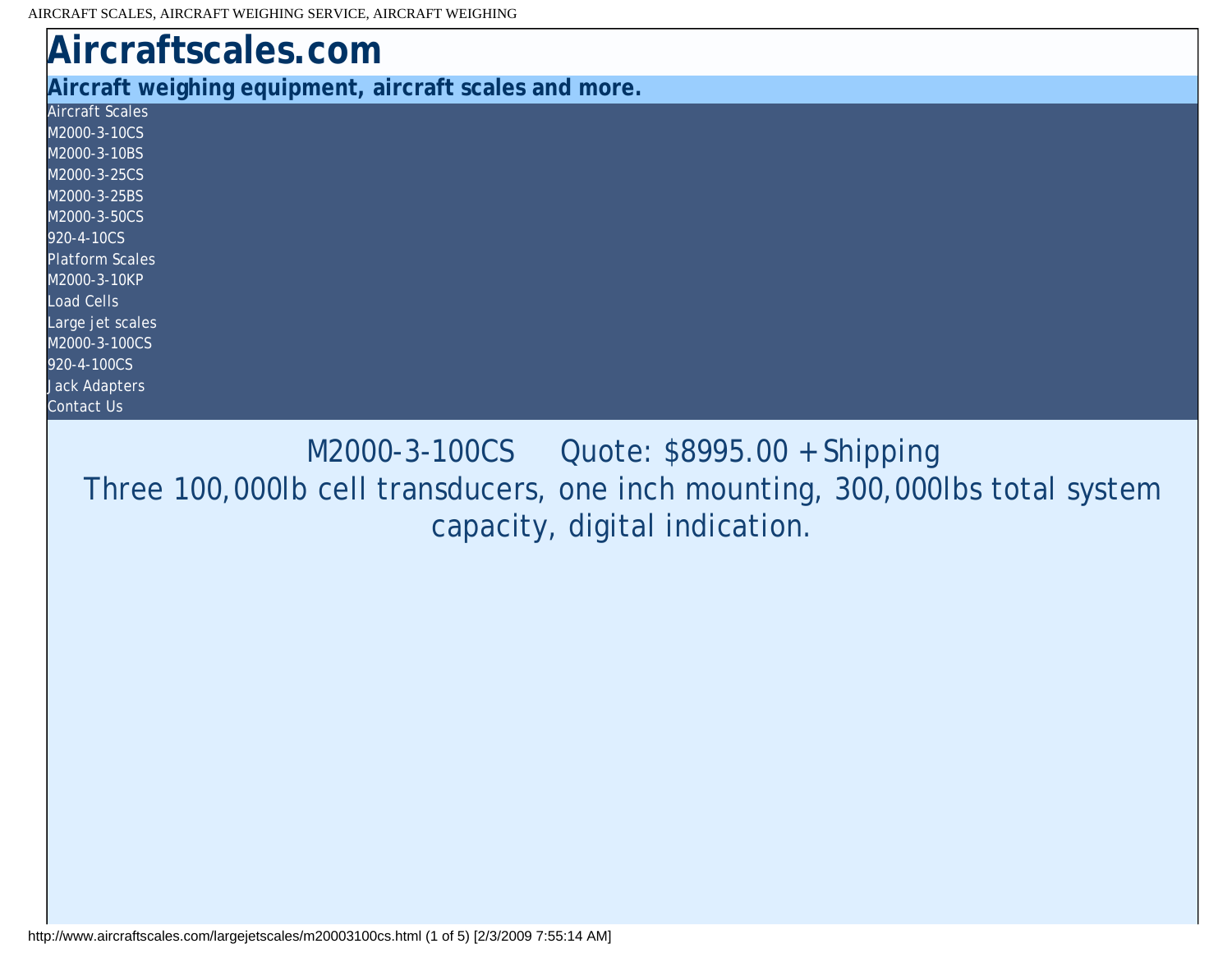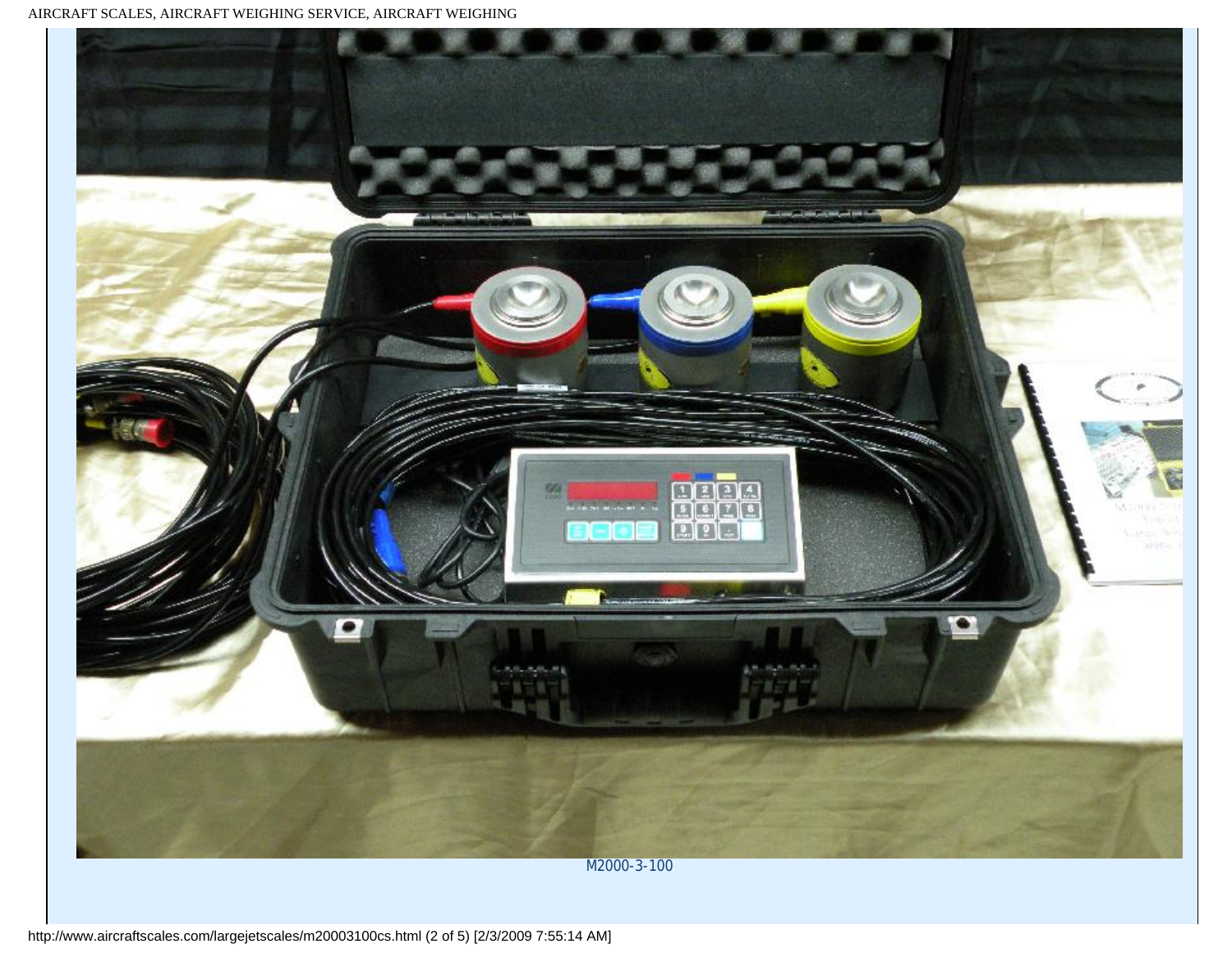## AIRCRAFT SCALES, AIRCRAFT WEIGHING SERVICE, AIRCRAFT WEIGHING

**M2000 Features:** Units conversion: lbs/kg Resolution: +/- 520000 A/D internal counts Sampling rate: 100 times a second per channel Span stability: 2ppm/deg C Zero Stability: 5nV/deg C Linearity correction: 10 span entries Calibration Method: calibration through software stored in flash memory Calibration Sealing: physical seal or Class1 Audit Trail system, password protected Tare: Keyboard and scale tare, multiple tare id's can be stored in memory Time and Date: Y2K compliant time/date clock, internal battery backup Power On: selectable on/off switch **Communications:** Analog Output: optional 4-20mA board via Smart Wire Serial Output: 2 full duplex RS232/RS422 ports IO Interface: peripheral expansion through Smart Wire multi drop RS485 port External IO: up to 6 channel setpoint via Smart Wire Baud Rate: 150-32,400 bps, selectable **Display:** Size: 6 digit, 7 segment 1" red LED Filtering: Fast Step quick response algorithm adjustable filter Modes: display from CH1, CH2, CH3, Scan, and total of all channels. **Electrical:** Power Requirements: 110VAC 12VDC 1A Temperature Range: -10deg C to + 40deg C Setpoints: 6 programmable setpoints per channel Sense Amplifier: differential amplifier with 4 and 6 wire RFI Protection: filtered signal, excitation and sense lines **Approvals:** Canada: Class III/IIIHD 10000 USA: NTEP Class III/IIIl 10000 OIML: Pending NIST traceable certification to calibration master. One year warranty on parts and labor, calibration on sale. 10% charge on returned sets for inspection, certification, calibration checks and restocking. **Cell Specifications:**  · Machined from steel to receive aircraft jack pads · Calibrated to customer specifications · Capacities are available in 5,000, 10,000, 15,000, 25,000, 30,000, 50,000 and 100,000lb cells · Accuracy: 1/10th of 1% full span or better (factory calibration) 1/4 of 1% in the field or better · One inch mounting on standard aircraft jacks · Additional adapter mountings are available as an option (see below)

http://www.aircraftscales.com/largejetscales/m20003100cs.html (3 of 5) [2/3/2009 7:55:14 AM]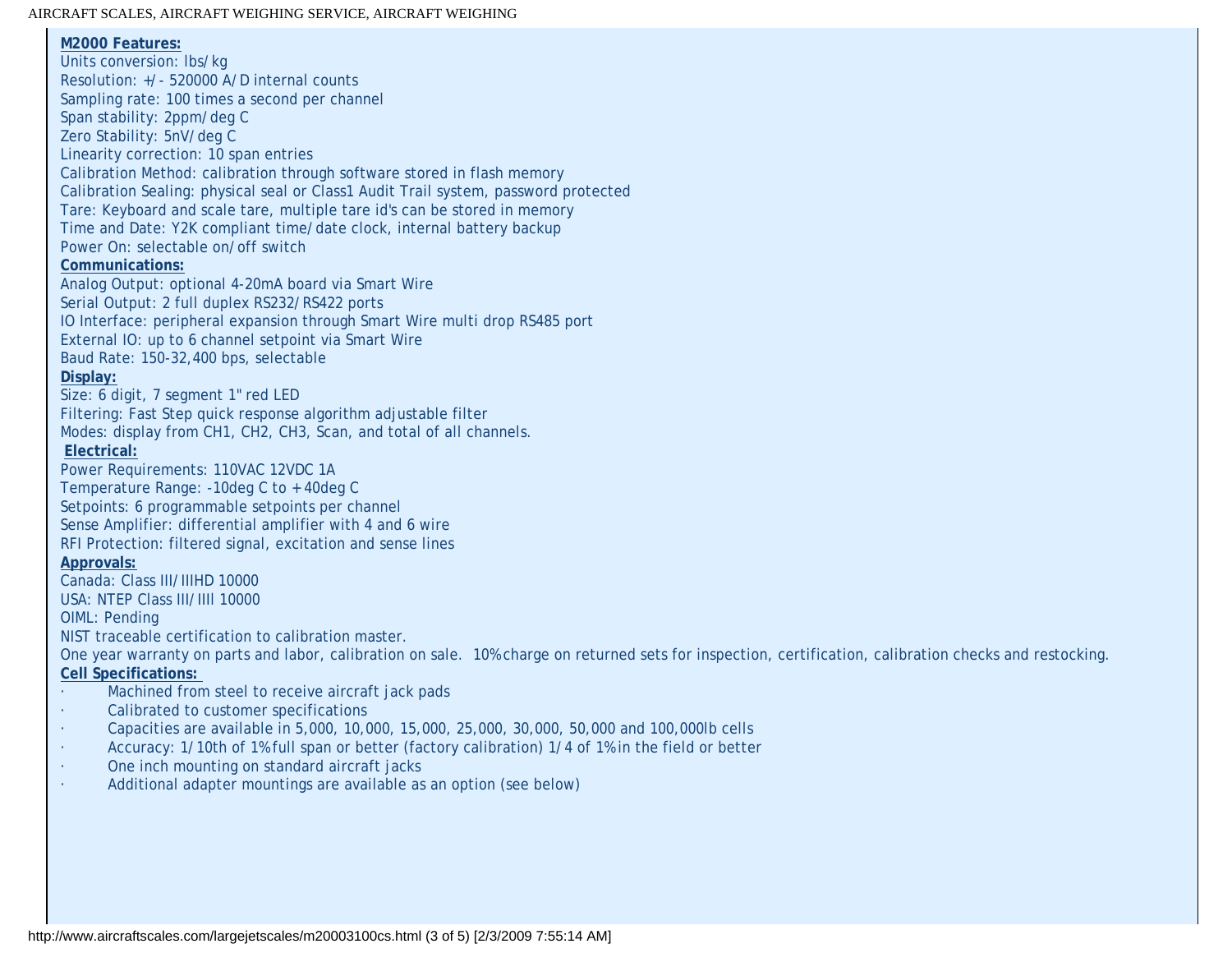

http://www.aircraftscales.com/largejetscales/m20003100cs.html (4 of 5) [2/3/2009 7:55:14 AM]